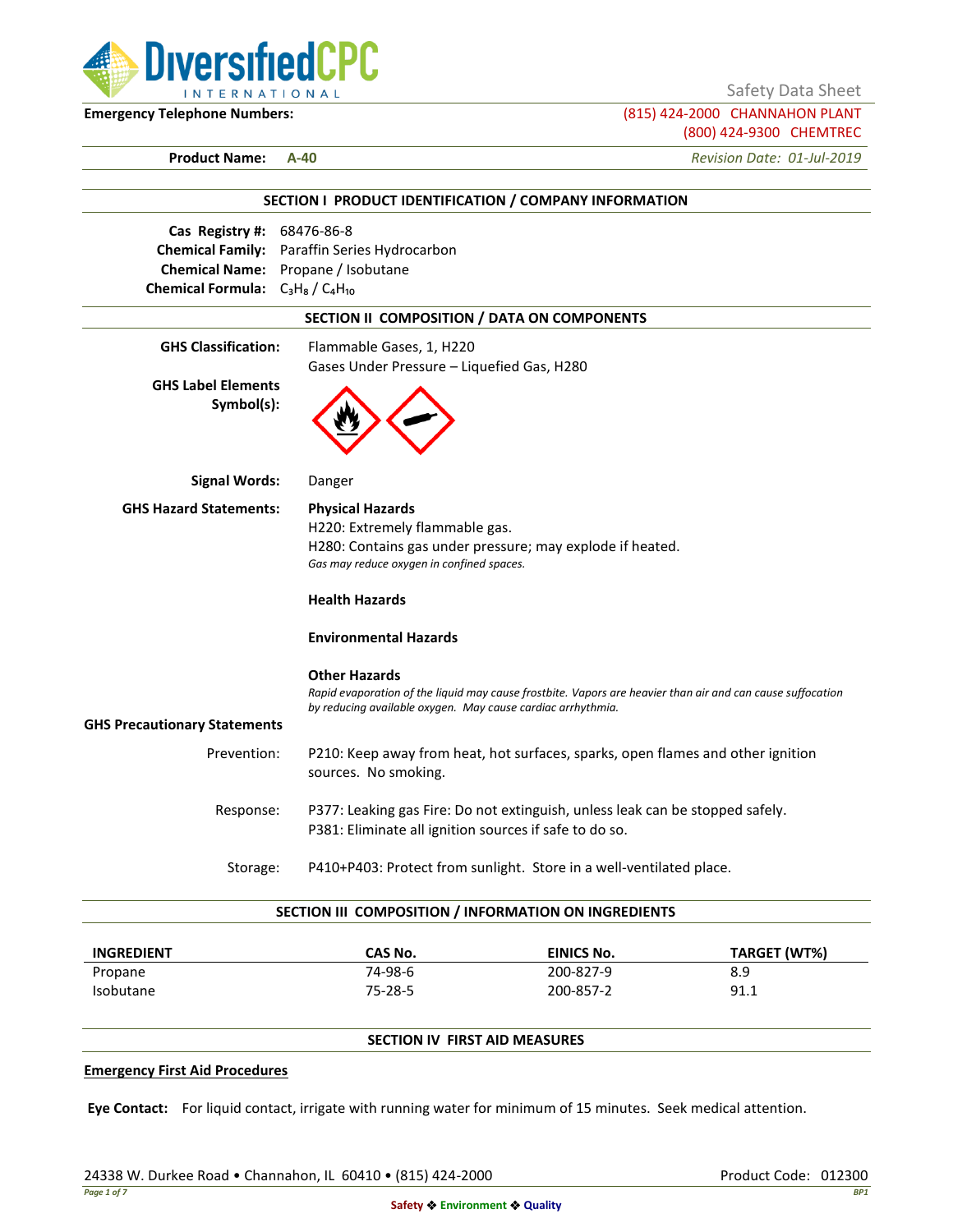

| Skin Contact: For liquid contact, warm areas gradually and get medical attention if there is evidence of frost bite or tissue |
|-------------------------------------------------------------------------------------------------------------------------------|
| damage. Flush area with lukewarm water. Do not rub affected area. If blistering occurs, apply a sterile                       |
| dressing. Seek medical attention.                                                                                             |
|                                                                                                                               |

**Inhalation:** Remove to fresh air. Artificial respiration and/or oxygen may be necessary. Consult a physician. **Ingestion:** This material is a gas under normal atmospheric conditions and ingestion is unlikely.

Most important symptoms and effects

**Acute:** Anesthetic effects at high concentrations.

**Delayed:** None known or anticipated. See Section 11 for information on effects from chronic exposure, if any.

**Notes to Physician:** Epinephrine and other sympathomimetic drugs may initiate cardiac arrhythmias in persons exposed to high concentrations of hydrocarbon solvents (e.g., in enclosed spaces or with deliberate abuse). The use of other drugs with less arrhythmogenic potential should be considered. If sympathomimetic drugs are administered, observe for the development of cardiac arrhythmias.

### **SECTION V FIRE FIGHTING MEASURES**

### **Suitable Extinguishing Media:**

Water spray, Water mist, Foam, Dry chemical or Carbon Dioxide. Carbon dioxide can displace oxygen. Use caution when applying carbon dioxide in confined spaces.

### **Fire Fighting Procedures:**

For fires beyond the initial stage, emergency responders in the immediate hazard area should wear protective clothing. When the potential chemical hazard is unknown, in enclosed or confined spaces, a self contained breathing apparatus should be worn. In addition, wear other appropriate protective equipment as conditions warrant (see Section 8). Isolate immediate hazard area and keep unauthorized personnel out. Stop spill/release if it can be done safely. If this cannot be done, allow fire to burn. Move undamaged containers from immediate hazard area if it can be done safely. Stay away from ends of container. Water spray may be useful in minimizing or dispersing vapors and to protect personnel. Cool equipment exposed to fire with water, if it can be done safely.

### **Unusual Fire and Explosion Hazards:**

Extremely flammable. Contents under pressure. This material can be ignited by heat, sparks, flames, or other sources of ignition. The vapor is heavier than air. Vapors may travel considerable distances to a source of ignition where they can ignite, flash back, or explode. May create vapor/air explosion hazard indoors, in confined spaces, outdoors, or in sewers. If container is not properly cooled, it can rupture in the heat of a fire. Drains can be plugged and valves made inoperable by the formation of ice if rapid evaporation of large quantities of the liquefied gas occurs. Do not allow run-off from fire fighting to enter drains or water courses – may cause explosion hazard in drains and may reignite.

**Hazardous Combustion Products**: Combustion may yield smoke, carbon monoxide, and other products of incomplete combustion. Oxides of nitrogen and sulfur may also be formed.

*See Section 9 for Flammable Properties including Flash Point and Flammable (Explosive) Limits.*

### **NPCA - HMIS RATINGS**

| <b>HEALTH</b>              |  |
|----------------------------|--|
| <b>FLAMMABILITY</b>        |  |
| <b>REACTIVITY</b>          |  |
| <b>PERSONAL PROTECTION</b> |  |

**PERSONAL PROTECTION - (***Personal Protection Information To Be Supplied By The User)*

### **SECTION VI ACCIDENTAL RELEASE MEASURES**

**Steps To Be Taken If Material Is Released or Spilled**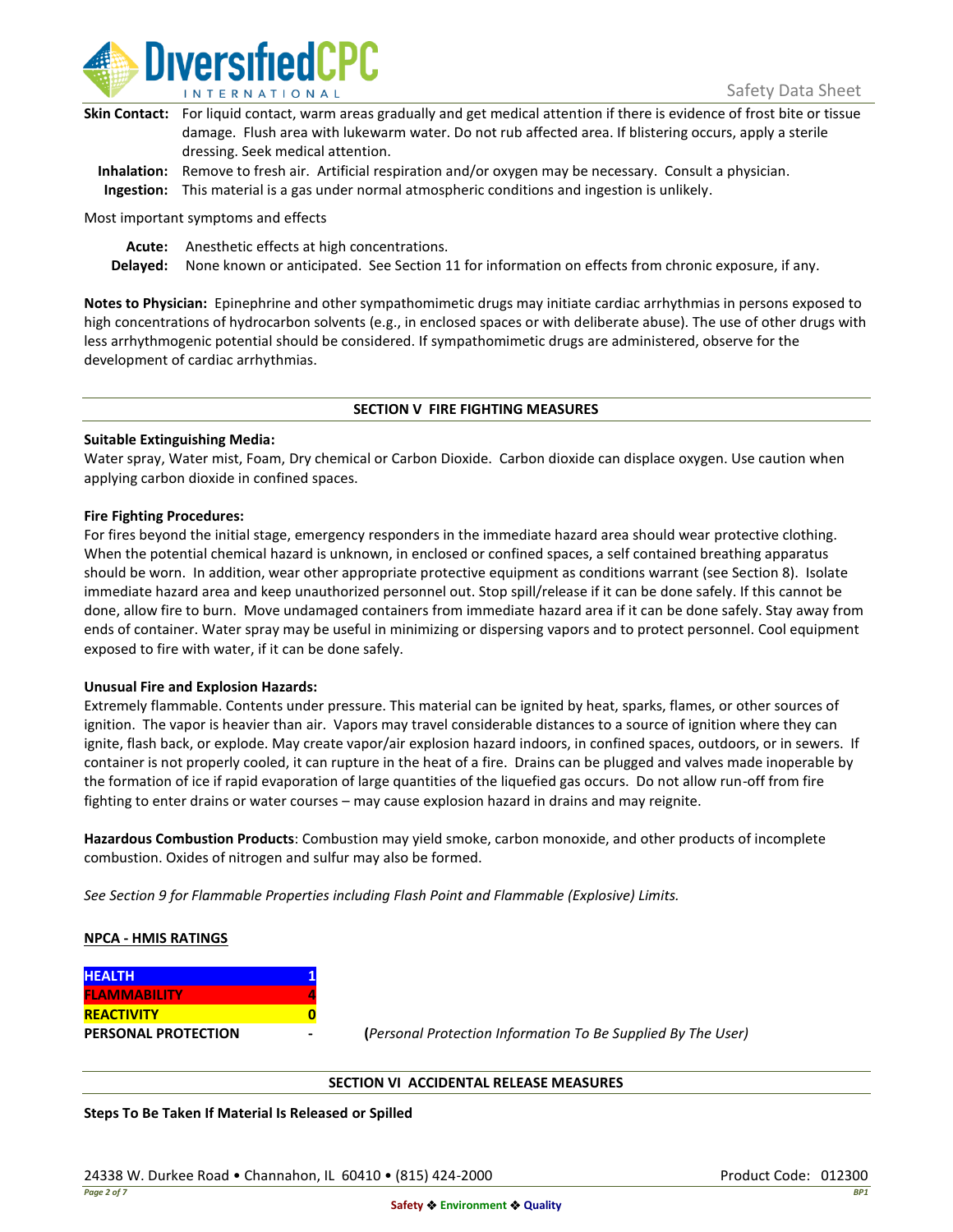

Avoid sources of ignition - ventilate area. Use water fog to evaporate or ventilate. Protect body against contact with liquid. If confined space - use self contained breathing apparatus. Consult local fire authorities.

**Personal Precautions:** Extremely flammable. Spillages of liquid product will create a fire hazard and may form an explosive atmosphere. Keep all sources of ignition and hot metal surfaces away from spill/release if safe to do so. The use of explosion-proof electrical equipment is recommended. Beware of accumulation of gas in low areas or contained areas, where explosive concentrations may occur. Prevent from entering drains or any place where accumulation may occur. Ventilate area and allow to evaporate. Stay upwind and away from spill/release. Avoid direct contact with material. For large spillages, notify persons downwind of the spill/release, isolate immediate hazard area and keep unauthorized personnel out. Wear appropriate protective equipment, including respiratory protection, as conditions warrant (see Section 8). See Sections 2 and 7 for additional information on hazards and precautionary measures.

**Environmental Precautions:** Stop spill/release if it can be done safely. Water spray may be useful in minimizing or dispersing vapors. If spill occurs on water notify appropriate authorities and advise shipping of any hazard.

**Methods for Containment and Clean-Up**: Notify relevant authorities in accordance with all applicable regulations.

Recommended measures are based on the most likely spillage scenarios for this material; however local conditions and regulations may influence or limit the choice of appropriate actions to be taken.

## **SECTION VII HANDLING AND STORAGE**

**Precautions for safe handling:** Comply with state and local regulations covering liquefied petroleum gases. Comply with NFPA Pamphlet #58. Keep away from heat or sources of ignition. Prohibit smoking in areas of storage or use. Take precautionary measures against static discharge. Use good personal hygiene practices and wear appropriate personal protective equipment (see section 8).

Contents are under pressure. Gases can accumulate in confined spaces and limit oxygen available for breathing. Use only with adequate ventilation. The use of explosion-proof electrical equipment is recommended and may be required (see appropriate fire codes). Refer to NFPA-70 and/or API RP 2003 for specific bonding/grounding requirements. Electrostatic charge may accumulate and create a hazardous condition when handling or processing this material. To avoid fire or explosion, dissipate static electricity during transfer by grounding and bonding containers and equipment before transferring material.

Do not enter confined spaces such as tanks or pits without following proper entry procedures such as ASTM D-4276 and 29CFR 1910.146.

**WARNING**: Unless otherwise specifically indicated, no odorant is added to this product. You cannot depend upon your sense of smell for leak detection! Ensure appropriate gas detection is available and working for the detection of leaks.

**Conditions for safe storage:** Keep container(s) tightly closed and properly labeled. Use and store this material in cool, dry, well ventilated areas away from heat, direct sunlight, hot metal surfaces, and all sources of ignition. Store only in approved containers. Post area "No Smoking or Open Flame." Keep away from any incompatible material (see Section 10). Protect container(s) against physical damage. Outdoor or detached storage is preferred. Indoor storage should meet OSHA standards and appropriate fire codes.

"Empty" containers retain residue and may be dangerous. Do not pressurize, cut, weld, braze, solder, drill, grind, or expose such containers to heat, flame, sparks, or other sources of ignition. They may explode and cause injury or death. Avoid exposing any part of a compressed-gas cylinder to temperatures above 125F (51.6C).

Gas cylinders should be stored outdoors or in well ventilated storerooms at no lower than ground level and should be quickly removable in an emergency.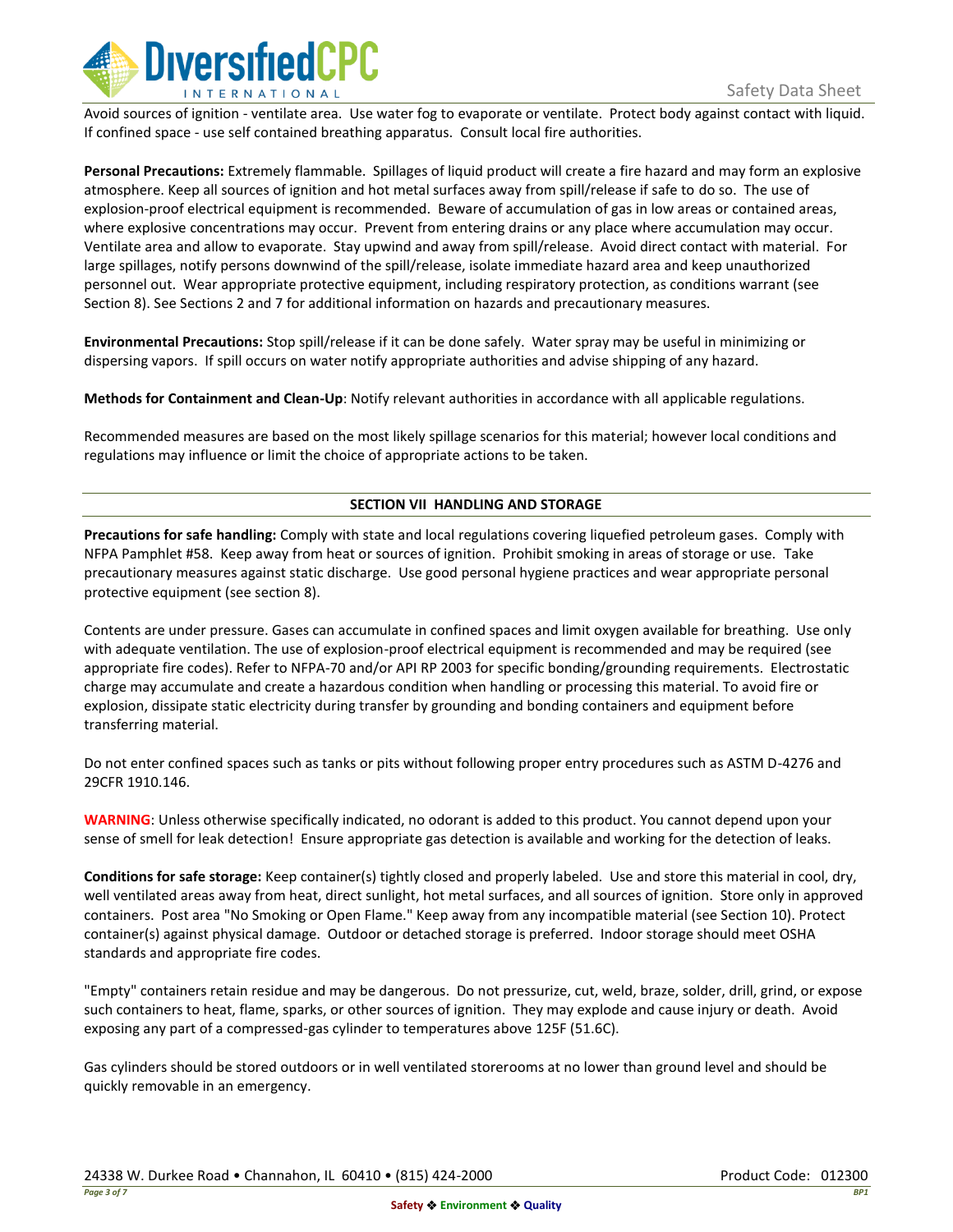

### **SECTION VIII EXPOSURE CONTROLS / PERSONAL PROTECTION**

### **Exposure Limits**

| Component                      |                                                                                                                                                                                                                                                                                                                                                                                                                                                                                                                                            | <b>ACIGH</b><br>TLV (TWA) | <b>ACIGH</b><br><b>TLV (STEL)</b> | <b>OSHA PEL</b><br>(TWA) | <b>OTHER PEL</b> |
|--------------------------------|--------------------------------------------------------------------------------------------------------------------------------------------------------------------------------------------------------------------------------------------------------------------------------------------------------------------------------------------------------------------------------------------------------------------------------------------------------------------------------------------------------------------------------------------|---------------------------|-----------------------------------|--------------------------|------------------|
| Propane                        |                                                                                                                                                                                                                                                                                                                                                                                                                                                                                                                                            | Simple                    | Simple                            | 1000 ppm                 |                  |
|                                |                                                                                                                                                                                                                                                                                                                                                                                                                                                                                                                                            | Asphyxiant                | Asphyxiant                        |                          |                  |
| Isobutane                      |                                                                                                                                                                                                                                                                                                                                                                                                                                                                                                                                            |                           | 1000 ppm                          |                          |                  |
| <b>Engineering Controls:</b>   | If current ventilation practices are not adequate to maintain airborne concentrations below<br>the established exposure limits, additional engineering controls may be required.                                                                                                                                                                                                                                                                                                                                                           |                           |                                   |                          |                  |
| <b>Personal Protection:</b>    |                                                                                                                                                                                                                                                                                                                                                                                                                                                                                                                                            |                           |                                   |                          |                  |
| Eye/Face Protection:           | The use of eye protection (such as splash goggles) that meets or exceeds ANSI Z.87.1 is<br>recommended when there is potential liquid contact to the eye. Depending on conditions<br>of use, a face shield may be necessary.                                                                                                                                                                                                                                                                                                               |                           |                                   |                          |                  |
| Skin Protection:               | Impervious, insulated gloves recommended.                                                                                                                                                                                                                                                                                                                                                                                                                                                                                                  |                           |                                   |                          |                  |
| <b>Respiratory Protection:</b> | A NIOSH approved, self-contained breathing apparatus (SCBA) or equivalent operated in a<br>pressure demand or other positive pressure mode should be used in situations of oxygen<br>deficiency (oxygen content less than 19.5 percent), unknown exposure concentrations, or<br>situations that are immediately dangerous to life or health (IDLH).<br>A respiratory protection program that meets or is equivalent to OSHA 29 CFR 1910.134 and<br>ANSI Z88.2 should be followed whenever workplace conditions warrant a respirator's use. |                           |                                   |                          |                  |

Suggestions provided in this section for exposure control and specific types of protective equipment are based on readily available information. Users should consult with the specific manufacturer to confirm the performance of their protective equipment. Specific situations may require consultation with industrial hygiene, safety, or engineering professionals.

### **SECTION IX PHYSICAL AND CHEMICAL PROPERTIES**

| <b>Odor Threshold: No Data</b>                | <b>pH:</b> Not Applicable | <b>Appearance &amp; Odor:</b> Clear, colorless liquefied gas with sweet petroleum odor. |                                                   |
|-----------------------------------------------|---------------------------|-----------------------------------------------------------------------------------------|---------------------------------------------------|
| <b>Melting / Freezing Point:</b> No Data      |                           | Initial Boiling Point / Range: $-0.4$ TO $+10.9$ °F                                     |                                                   |
| Flash Point (Method): -156 °F (Estimated)     |                           |                                                                                         | <b>Evaporation Rate:</b> $>1$ (Ethyl Ether = 1.0) |
| Lower Explosion Limit: 1.8% (vol.) Gas in air |                           | Upper Explosion Limit: 9.5% (vol.) Gas in air                                           |                                                   |
| Vapor Pressure @ 70 °F: 40 PSIG               |                           | <b>Vapor Density (air = 1.00):</b> 1.952                                                |                                                   |
| <b>Specific Gravity (H2O = 1.00):</b> $0.559$ |                           | Solubility in Water @ 70 °F: 0.008%                                                     |                                                   |
| Percent Volatile by Volume: 100%              |                           | Auto-ignition temperature: No Data                                                      |                                                   |
| <b>Decomposition Data:</b> No Data            |                           | Viscosity: No Data                                                                      |                                                   |

### **SECTION X STABILITY AND REACTIVITY**

| Stable                                       |
|----------------------------------------------|
| Hazardous Polymerization: Can not occur      |
| None.                                        |
| Carbon monoxide, volatile hydrocarbon vapors |
| High heat, spark, and open flames            |
|                                              |

# **SECTION XI TOXICOLOGICAL INFORMATION**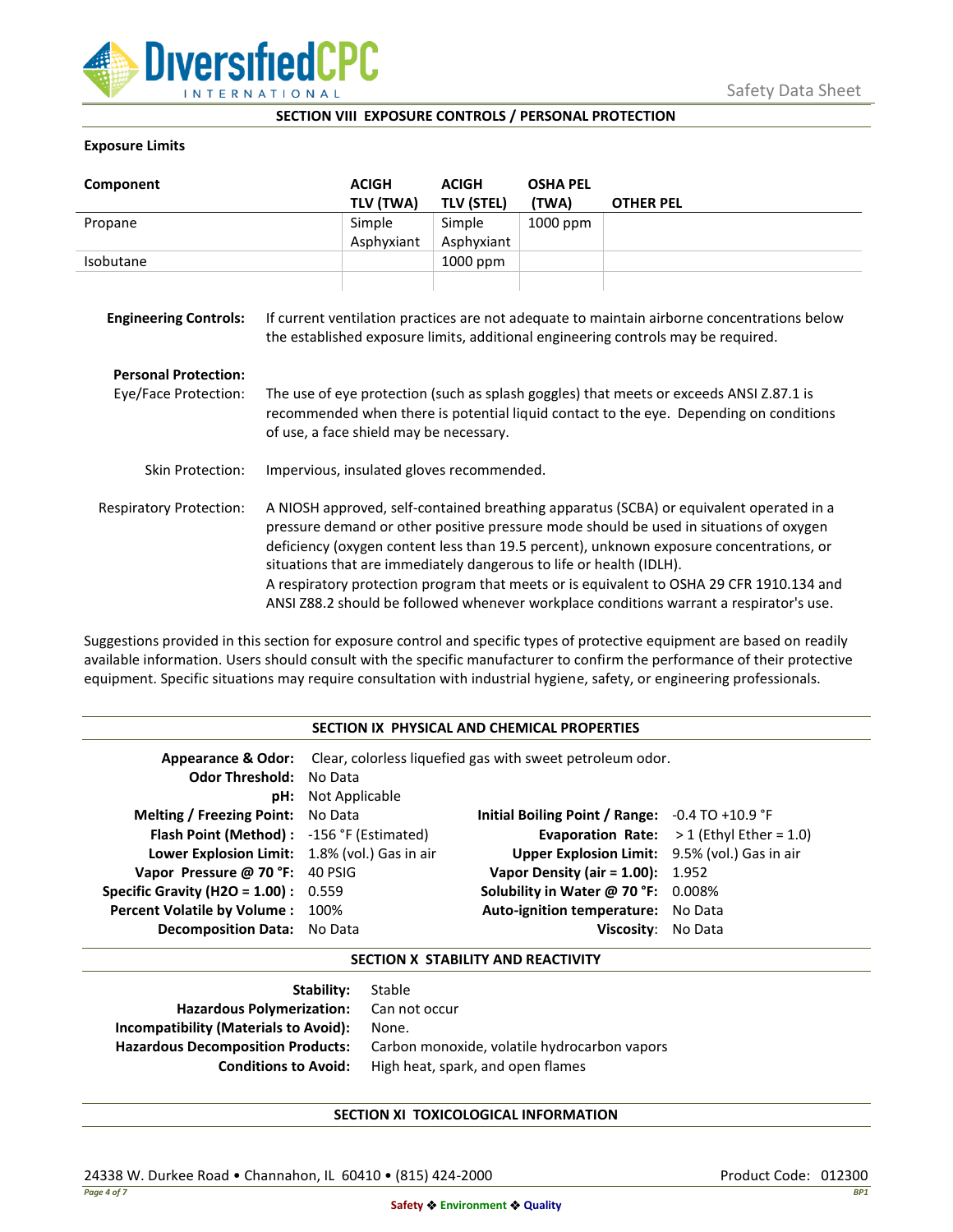

## **Effects Of Over Exposure**

**Ingestion:** Aspiration hazard!

- **Inhalation:** Inhalation of vapor may produce anesthetic effects and feeling of euphoria. Prolonged overexposure can cause rapid breathing, headache, dizziness, narcosis, unconsciousness, and death from asphyxiation, depending on concentration and time of exposure.
- **Skin Contact:** Contact with evaporating liquid can cause frostbite.

**Eye Contact:** Liquid can cause severe irritation, redness, tearing, blurred vision, and possible freeze burns.

**Specific Target Organ Toxicity (Single Exposure):** Not expected to cause organ effects from single exposure. **Specific Target Organ Toxicity (Repeated Exposure):** Not expected to cause organ effects from repeated exposure. **Carcinogenicity:** Not expected to cause cancer. This substance is not listed as a carcinogen by IARC, NTP or OSHA. **Germ Cell Mutagenicity:** Not expected to cause heritable genetic effects.

**Reproductive Toxicity:** Not expected to cause reproductive toxicity.

**Other Comments:** High concentrations may reduce the amount of oxygen available for breathing, especially in confined spaces. Hypoxia (inadequate oxygen) during pregnancy may have adverse effects on the developing fetus.

# **Information on Toxicological Effects of Components**

## **Propane**

*Target Organs:* No systemic or neurotoxic effects were noted in rats exposed to concentrations of propane as high as 12,000 ppm for 28 days.

*Reproductive Toxicity:* No adverse reproductive or developmental effects were observed in rats exposed to propane; no observed adverse effect level = 12,000 ppm.

## **n-Butane**

*Target Organs:* No systemic or neurotoxic effects were noted in rats exposed to concentrations of butane as high as 9,000 ppm for 28 days.

*Reproductive Toxicity:* No adverse reproductive or developmental effects were observed in rats exposed to butane; no observed adverse effect level = 12,000 ppm.

# **Isobutane**

*Target Organs:* No systemic or neurotoxic effects were noted in rats exposed to concentrations of isobutane as high as 9,000 ppm for 28 days.

*Reproductive Toxicity:* No adverse developmental effects were observed in rats exposed to concentrations of isobutane as high as 9000 ppm. Fertility and mating indices may have been affected at 9000 ppm but no effects were observed at 3000 ppm.

# **SECTION XII ECOLOGICAL INFORMATION**

**Toxicity:** Petroleum gases will readily evaporate from the surface and would not be expected to have significant adverse effects in the aquatic environment. Classification: No classified hazards.

**Persistence and Degradability:** The hydrocarbons in this material are expected to be inherently biodegradable. In practice, hydrocarbon gases are not likely to remain in solution long enough for biodegradation to be a significant loss process.

**Bioaccumulative Potential:** Not expected as having the potential to bioaccumulate.

**Mobility in Soil:** Due to the extreme volatility of petroleum gases, air is the only environmental compartment in which they will be found. In air, these hydrocarbons undergo photodegradation by reaction with hydroxyl radicals with half-lives ranging from 3.2 days for n-butane to 7 days for propane.

**Other Adverse Effects:** None anticipated.

### **SECTION XIII DISPOSAL INFORMATION**

### **Waste Disposal**

(1) Mechanical Recovery

24338 W. Durkee Road • Channahon, IL 60410 • (815) 424-2000 Product Code: 012300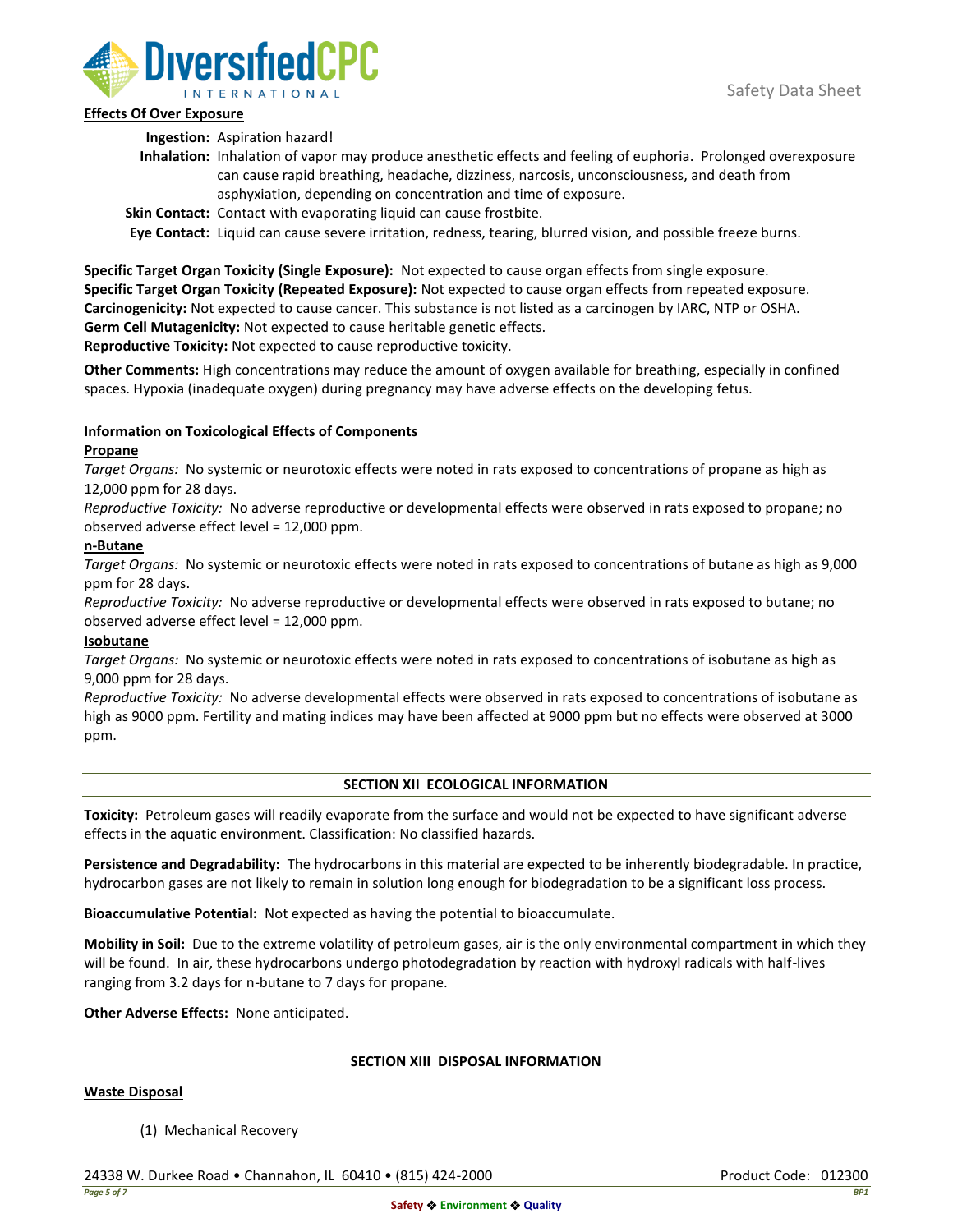

(2) Flare-Off At Safe Location (Vapors)

(3) Exhaust to Atmosphere in Safe Location (No Open Flames)

*\*\* Comply With All State and Local Regulations \*\**

### **SECTION XIV TRANSPORT INFORMATION**

#### **Transport Information**

UN1075, Petroleum Gases, Liquefied , 2.1

## **SECTION XV REGULATIONS**

### **Regulatory Information**

### **Chemical Inventories**

**USA TSCA:** All components of this product are listed on the TSCA Inventory. **Europe Einecs:** All components in this product are listed on EINECS **Canada Domestic Substances List (DSL):** This product and/or all of its components are listed on the Canadian DSL. **Australia AICS:** All components of this product are listed on AICS. **Korea ECL:** All components in this product are listed on the Korean Existing Chemicals Inventory (KECI). **Japan Miti (ENCS):** All components of this product are listed on MITI.

#### **SARA Title III:**

### **CERCLA/SARA (Section 302) Extremely Hazardous Substances and TPQs (in pounds):**

This material does not contain any chemicals subject to the reporting requirements of SARA 302 and 40 CFR 372.

### **SARA (311, 312) Hazard Class:**

| Acute Health:    | Yes |
|------------------|-----|
| Chronic Health:  | No  |
| Fire Hazard:     | Yes |
| Pressure Hazard: | Yes |

**SARA (313) Chemicals:** Not listed

**California Proposition 65:** This material does not contain any chemicals which are known to the State of California to cause cancer, birth defects or other reproductive harm at concentrations that trigger the warning requirements of California Proposition 65.

#### **EC Classification:**



F+ Extremely flammable

**Risk phrases:** 12 Extremely flammable.

## **Safety phrases:**

9 Keep container in a well-ventilated place.

16 Keep away from sources of ignition -No smoking.

33 Take precautionary measures against static discharges.

### **SECTION XVI OTHER INFORMATION**